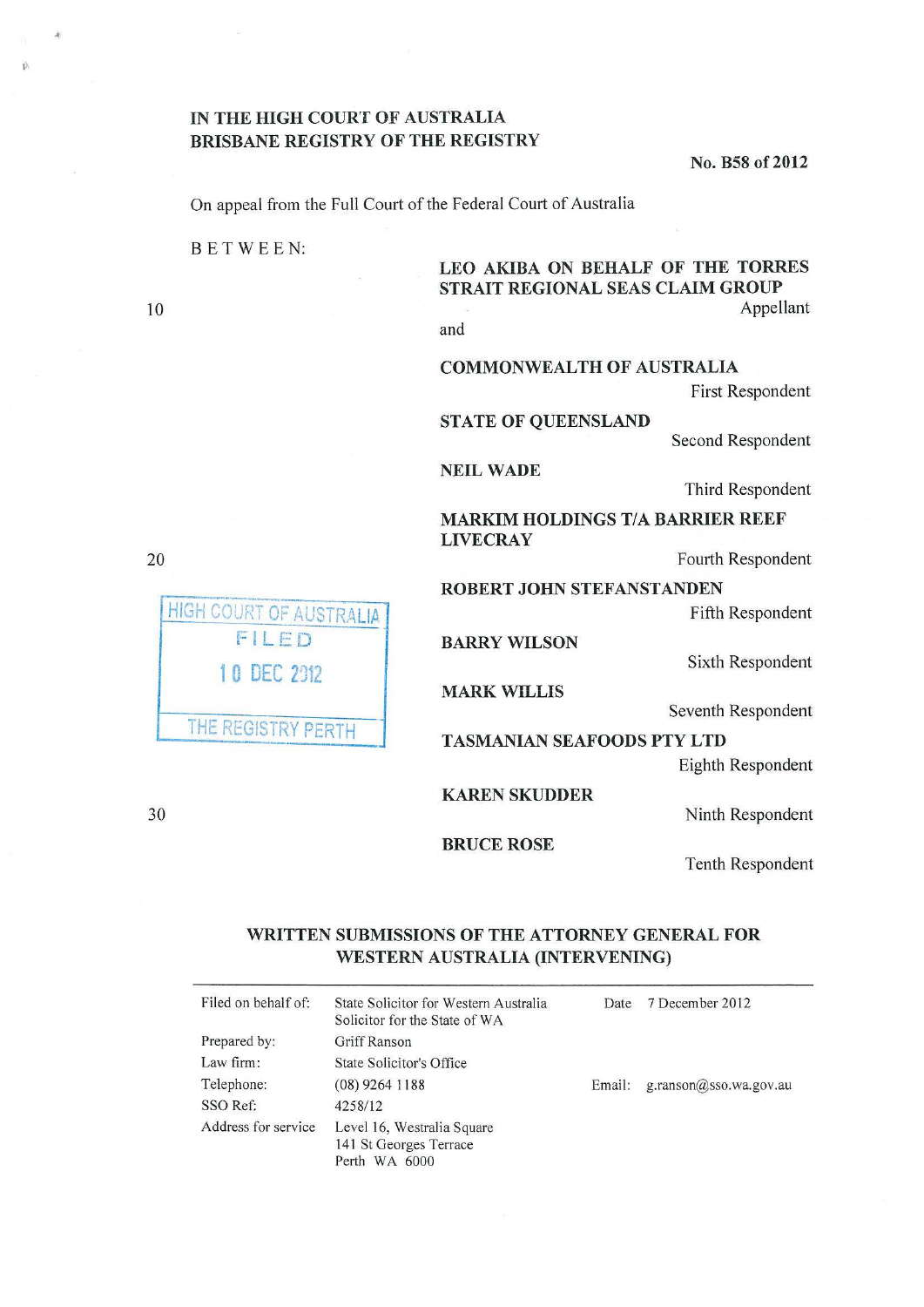|    | <b>QUEENSLAND ROCK LOBSTER</b><br><b>ASSOCIATION</b> |                           |
|----|------------------------------------------------------|---------------------------|
|    |                                                      | Eleventh Respondent       |
|    | <b>THEOPHANIS PETROU</b>                             | Twelfth Respondent        |
|    | <b>ELFREDA PETROU</b>                                | Thirteenth Respondent     |
|    | PETER J PAHLKE                                       | Fourteenth Respondent     |
| 10 | <b>ALISON NEWBOLD</b>                                | Fifteenth Respondent      |
|    | <b>RAYMOND MOORE</b>                                 | Sixteenth Respondent      |
|    | <b>MABEL MOORE</b>                                   | Seventeenth Respondent    |
|    | <b>MARK MILLWARD</b>                                 | Eighteenth Respondent     |
|    | KENNETH JAMES MCKENZIE                               |                           |
|    |                                                      | Nineteenth Respondent     |
| 20 | <b>JOHN STEW ART MCKENZIE</b>                        |                           |
|    |                                                      | Twentieth Respondent      |
|    | <b>STEVEN MACDONALD</b>                              | Twenty First Respondent   |
|    | <b>M G KAILIS PTY LTD</b>                            | Twenty Second Respondent  |
|    | <b>ROBERT BRUCE LOWDEN</b>                           |                           |
|    |                                                      | Twenty Third Respondent   |
|    | <b>NOEL LOLLBACK</b>                                 | Twenty Fourth Respondent  |
| 30 | <b>BOB LAMACCHIA</b>                                 | Twenty Fifth Respondent   |
|    | <b>RICHARD LAURENCE JONES</b>                        |                           |
|    |                                                      | Twenty Sixth Respondent   |
|    | PHILLIP JOHN HUGHES                                  |                           |
|    |                                                      | Twenty Seventh Respondent |
|    | <b>ROBERT GEORGE GIDDINS</b>                         |                           |
|    |                                                      | Twenty Eighth Respondent  |
|    | <b>LARRY HUDSON</b>                                  | Twenty Ninth Respondent   |
| 40 | PAMELA HUDSON                                        |                           |
|    |                                                      | Thirtieth Respondent      |

 $\overline{a}$ 

 $\vec{p}$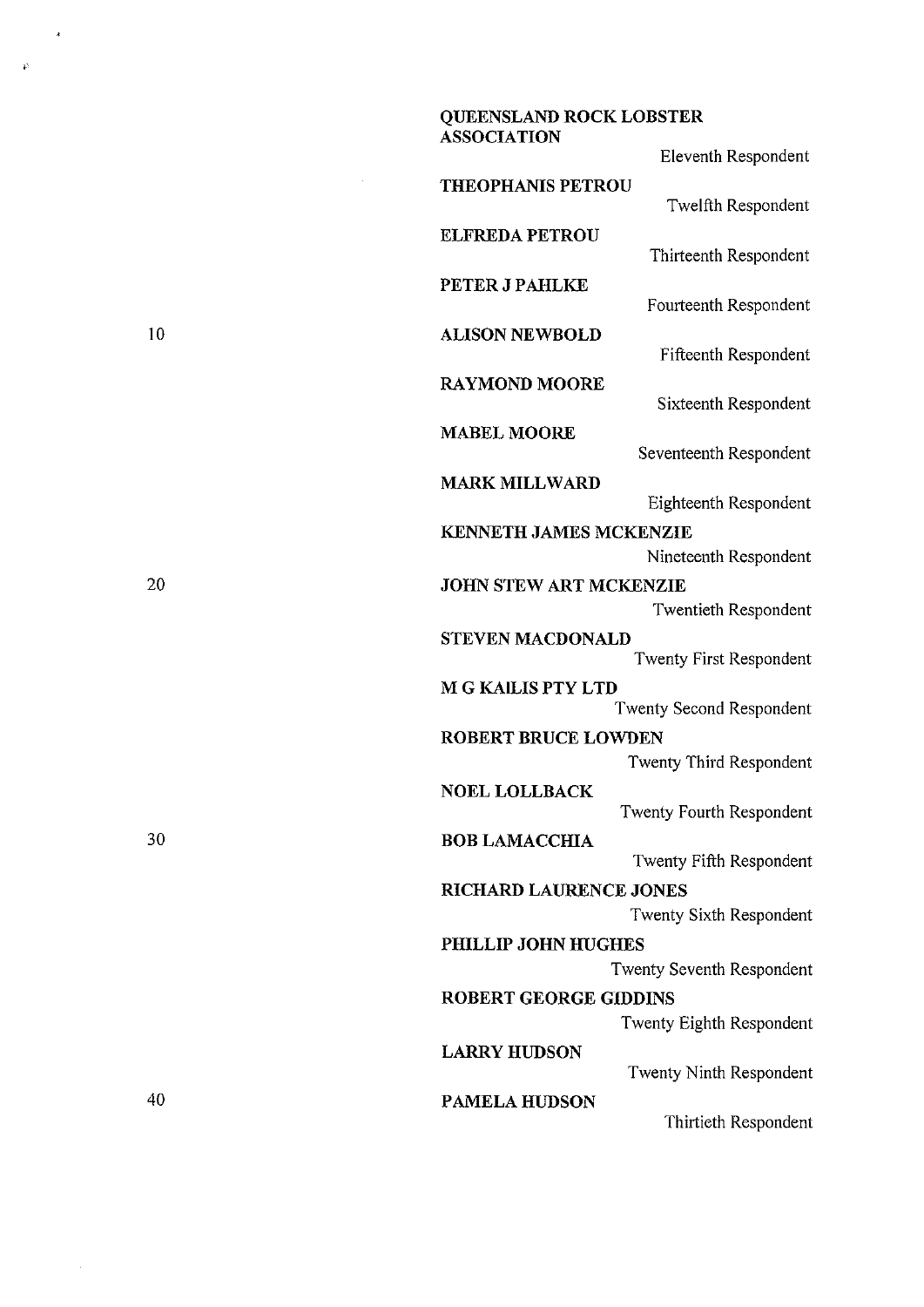| <b>DIANNE MAREE HUGHES</b>                         |
|----------------------------------------------------|
| Thirty First Respondent                            |
| <b>AUSTRALIAN MARITIME SAFETY</b>                  |
| <b>AUTHORITY</b><br>Thirty Second Respondent       |
| <b>BARRY EHRKE</b>                                 |
| Thirty Third Respondent                            |
| <b>DENNIS FRITZ</b><br>Thirty Fourth Respondent    |
| <b>JENNY TITASEY</b>                               |
| Thirty Fifth Respondent                            |
| <b>AUGUSTINUS TITASEY</b>                          |
| Thirty Sixth Respondent                            |
| <b>GEOFFREY DONALD MCKENZIE</b>                    |
| Thirty Seventh Respondent                          |
| <b>ZIPPORAH GEAGEA</b><br>Thirty Eighth Respondent |
| PETER GEAGEA                                       |
| Thirty Ninth Respondent                            |
| <b>ROBERT GARNER</b>                               |
| Fortieth Respondent                                |
| TROPICAL SEAFOOD OPERATION PTY LTD                 |
| Forty First Respondent                             |
| <b>DIAKEN PTY LTD</b><br>Forty Second Respondent   |
| <b>CARL DAGUIAR</b>                                |
| Forty Third Respondent                             |
| <b>JIMMY ALISON</b>                                |
| Forty Fourth Respondent<br><b>DANNY BROWNLOW</b>   |
| Forty Fifth Respondent                             |
| <b>BEVERLEY JOAN BRUCE</b>                         |
| Forty Sixth Respondent                             |
| <b>GUY STEWART BRUCE</b>                           |
| Forty Seventh Respondent                           |
| <b>KIWATLUI</b>                                    |
| Forty Eighth Respondent                            |
| TORRES STRAIT REGIONAL AUTHORITY                   |
| Forty Ninth Respondent                             |

 $\langle \rangle$ 

 $\hat{\mathcal{L}}$ 

20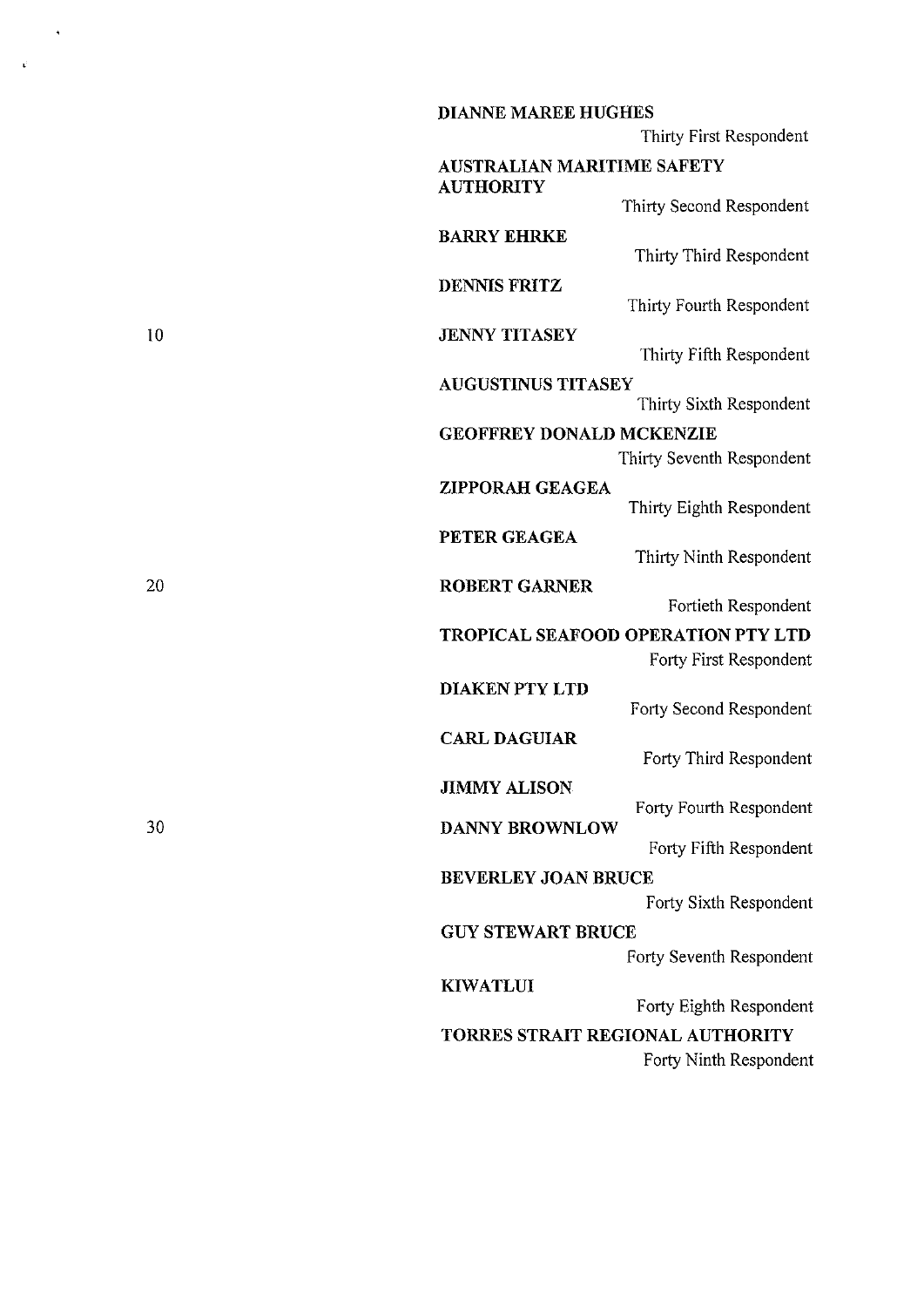# WRITTEN SUBMISSIONS OF THE ATTORNEY GENERAL FOR WESTERN AUSTRALIA (INTERVENING)

## PART 1: CERTIFICATION AS TO FORM

I. These submissions are in a form suitable for publication on the Internet.

## PART II: BASIS OF INTERVENTION

2. Western Australia seeks leave to intervene in support of the First and Second Respondents in respect of the "reciprocal rights issue".

#### PART III: WHY LEAVE TO INTERVENE SHOULD BE GRANTED

10 3. Western Australia is a party to numerous native title determinations and a respondent in many native title claims. There have been 34 determinations of native title made in respect of land and waters in Western Australia. There 108 undetermined native title determination applications before the Federal Court which relate to land or waters in Western Australia. The reciprocal rights issue is central to the operation of the *Native Title Act 1993.* 

## PART IV: LEGISLATIVE MATERIALS

4. See [17] of the Commonwealth Submissions.

#### PART V: ARGUMENT

- 5. Western Australia submits that the reasoning of the primary judge (in *Akiba* FC)
- 20

and of the Full Court<sup>1</sup> (in *Akiba FFC*) in respect of the reciprocal rights issue is correct and that Ground of Appeal 5 should be dismissed.

6. The reciprocal rights issue is to be understood by reference to the claimant's "Customary Marine Tenure Model" as articulated by the primary judge<sup>2</sup>, and the

In respect of this issue, Mansfield J agreed with Keane CJ and Dowsett J; see *Commonwealth of Australia v Akiba on behalf of the Torres Strait Islanders of the Regional Seas Claim Group* (2012) 204 FCR 260; [2012] FCAFC 25 *(Akiba FFC)* at 309 [148].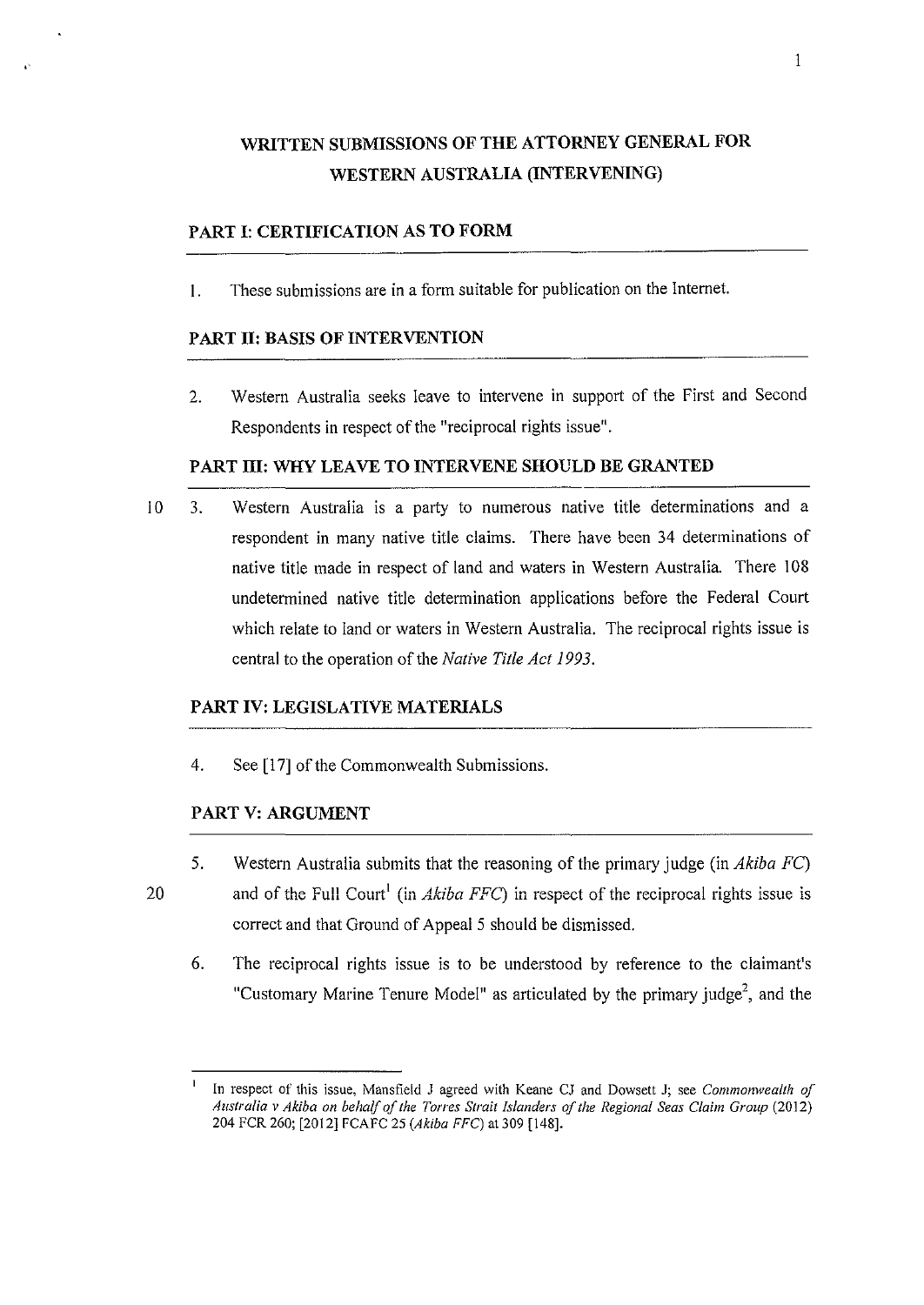contrasting of "ancestral occupation based rights"<sup>3</sup> with "reciprocity based rights"<sup>4</sup>. Critical to this appeal is the aspect of the latter that appears at (b) at [70] of *Akiba FC,* where his Honour states that such rights:

- "(b) can be called rights or interests because they are enforceable and sanctioned by appeal to the law or custom that associates the reciprocal obligation with the relationship and the law or custom that sanctions consequences for denial of the reciprocal obligation."
- 7. This was supplemented at [493] of *Akiba FC*<sup>5</sup>:

10

20

"(e) the content of the rights is reciprocal shared access and use which permits the same activities as may be done by the person or group upon whom the right depends but does not include territorial control or livelihood and the exercise of the right is subject ultimately to control by ancestral occupation based rights holders."

8. The primary judge was keen to make plain that these efforts at articulation were not his<sup>6</sup>. More telling than imprecision, is the failure in this formulation to identify the components of the bundle of rights contended by the claimants to be such reciprocal rights. Paragraph (e) of [493] of *Akiba FC* suggests that the bundle is the same as that possessed by the "ancestral occupation based rights holders", but that such rights can only be exercised by those in the reciprocal relationship with the consent of the "ancestral occupation based rights holders".

9. The relevant findings made by the primary judge are summarised in *Akiba FC* at  $[503]$ - $[508]$ <sup>7</sup>. A number of matters emerge from these findings, the reasoning of the primary judge and that of the majority in  $Akiba$  FFC based on these findings<sup>8</sup>.

<sup>2</sup>*Akiba an behalf of the Torres Strait !slanders of the Regional Seas Claim Group v State of Queensland (No 2}* (2010) 270 ALR 564; [2010] FCA 643 *(Akiba FC)* at 587-588 [68]-[70], accepted

Also called "emplacement based rights".<br>Also called "reciprocal relationship based rights".<br>See *Akiba FFC* at 302 [118] (Keane CJ, Dowsett J).<br>*Akiba FC* at 588-589 [72]-[76].

**This summary of findings and statement of conclusions ought not to be read to the exclusion of the**  primary judges detailed reasoning as to and identification of the particular rights of the native title holders. This reasoning is at *Akiba FC* at 683-690 [511]-[540] and is reflected in the determination. Western Australia does not (yet) have access to the Appeal Book. It is assumed that the Determination will be there. It is summarised relevantly in *Akiba FFC* at 264-265 [8]-[11].<br><sup>8</sup> See *Akiba FFC* at 305-306 [127]-[133].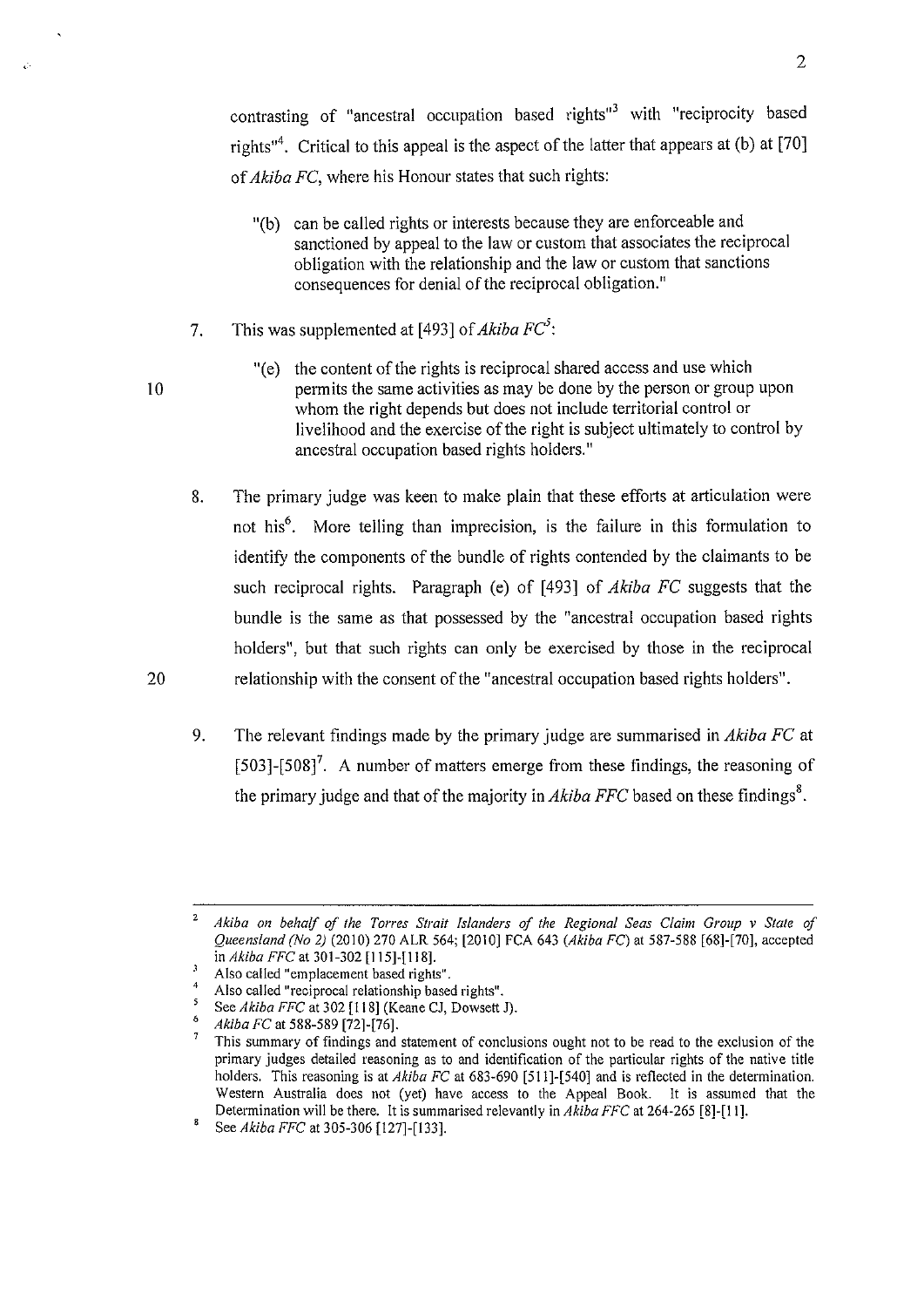- 10. *First*, the consideration of such findings within the construct of "rights and interests", and "rights and interests ... in relation to land or waters" is required by s.223(1) and 225 of the *Native Title Act 1993.* Although native title rights are not to be conceptualised within a rubric of non-indigenous property concepts<sup>9</sup>, the *Native Title Act 1993* requires that the phenomenon must *(inter alia)* be a right or interest, it must be in relation to land or waters and it must be "possessed under the traditional laws acknowledged and the traditional customs observed"<sup>10</sup> by the claimants.
- II. *Second,* such "right" must be akin to the non-indigenous notion of a legal right, as I 0 opposed to (say) a moral right or any form of right short of a legal right.
	- 12. *Third,* in the characterisation of the phenomenon as a right or interest, the characterisation of whether it is in relation to land or waters and the determination of whether it is possessed under traditional laws acknowledged and observed by the claimants it matters not whether the claimants consider, in accordance with their own law and custom, that the phenomenon is (say) a right or interest in relation to land or waters. In this sense, the phenomenon does not require, what Professor Hart would call, an internal aspect of a rule<sup>11</sup>.
- 13. *Fourth,* at [504] and (505] of *Akiba FC12,* the primary judge expresses the principle of reciprocity as "founding" (in the sense of premising or underlying) 20 traditional laws and customs. This emphasises that "reciprocity" is not a right in itself, but rather, informs traditional laws and customs, pursuant to which rights in relation to land are possessed.

<sup>9</sup> See for instance, *Mabo v Queensland(l992)* 175 CLR I at 83-85 (per Deane and Gaudron JJ). As an analogy, see, *Amodu Tijani v Secretary for Southern Nigeria* [1921] 2 AC 399 at 403 (Viscount Haldane for the Privy Council). It follows that the Appellants likening of the claimants rights to a license (Appellants Submissions at [44]) is misplaced.

<sup>&</sup>lt;sup>10</sup> *Native Title Act 1993* s.223(1)(a).<br><sup>11</sup> To distinguish a rule from a habit; HLA Hart *The Concept of Law* (1961) p.55.<br><sup>12</sup> In particular:

<sup>[505] ...</sup> the Islanders' society does have a body of laws and customs founded upon the principle **of reciprocity and exchange and that that principle is dominant and pervasive in relationships in general. I am of the view the principle expresses in particular contexts and in varying degrees, notions of respect, generosity and sharing, social and economic obligations and the personal nature of relationships- notions, in short, which inform the Islanders' way or "ailan pasin".**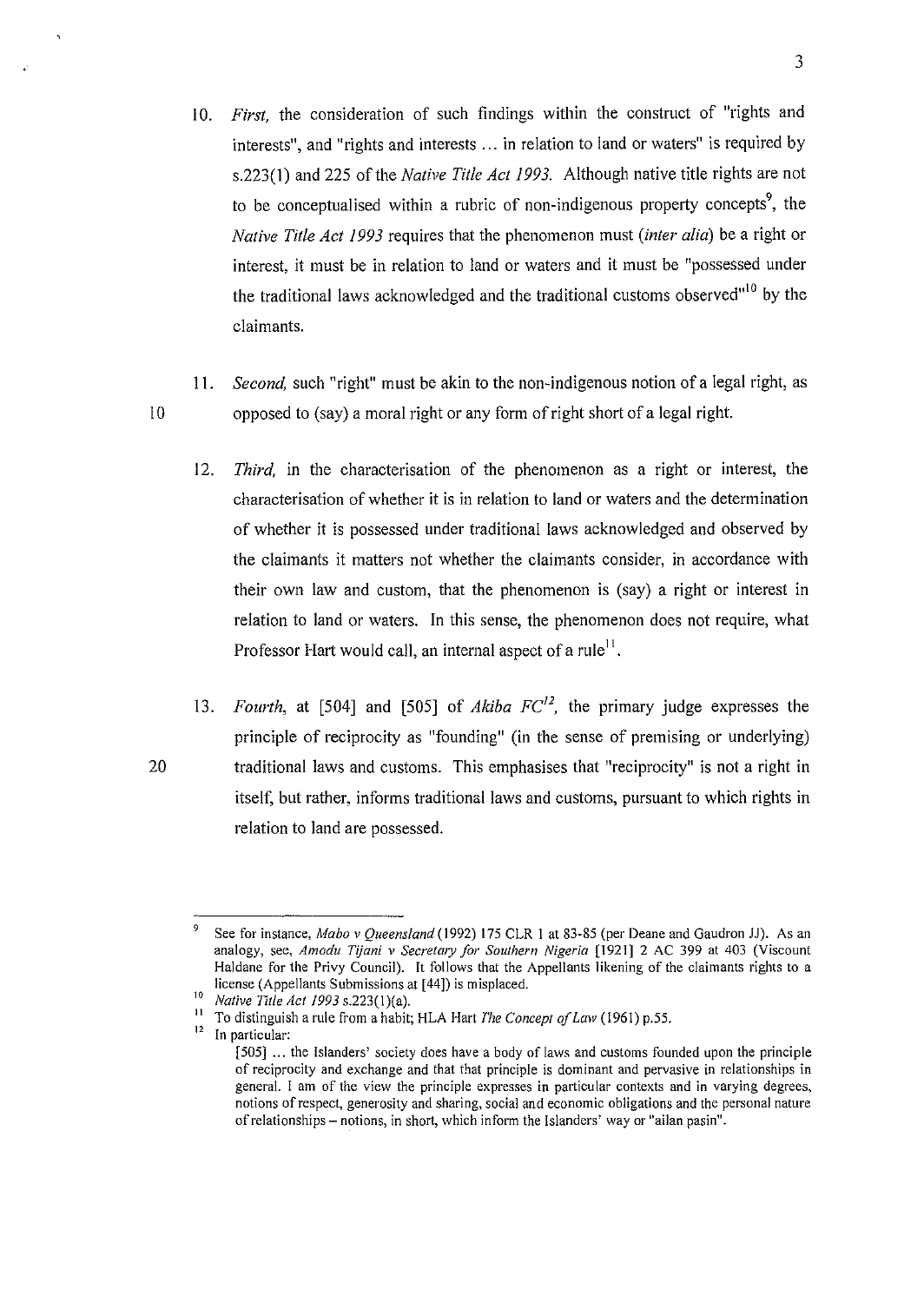- 14. *Fifth,* the primary judge characterised the reciprocal relationship based phenomena as a right, or rights<sup>13</sup>. This conclusion is not challenged in this appeal. Whether the phenomenon identified can properly be characterised as a right should not divert from identification of the content of such "rights". So, for instance, the holders of occupation based rights (call them people X) have an obligation, and the person in the reciprocal relationship (call them people Y) a correlative right, to "provide [and receive] an assured welcome, accommodation and sustenance to a visiting friend"; to "go fishing with, to share with, him or her"; to be "provided with [and receive] something you need"; to "provide [and 10 receive] something to your friend if requested"; to "permit the friend to fish, usually in the host's company, on the family's or community's marine estate"<sup>14</sup>; "with permission, to allow fishing in the community waters of the host"<sup>15</sup>. The primary judge's characterisation of these phenomena as rights of people Y derives from the finding that the relevant traditional laws and customs contained rules to the effect that people  $X$  could not deny these rights to people  $Y$  without legitimate reason<sup>16</sup>. These legitimate reasons are not identified. Nor is it stated that illegitimate denial would invoke something akin to a sanction<sup>17</sup> (this is considered further immediately below). Even with the acceptance of all of this, the characterisation of it as conferring rights on people Y is not inevitable or (with 20 respect) compelling. Again, the insight of Professor Hart<sup>18</sup> assists with the understanding that, what the primary judge has found, readily describes rules of morality and manners as much as rules giving rise to "legal rights" in any conventional sense. Further to this, many of the identified reciprocal rights, even if rights, have nothing to do with land or waters and obviously enough are not "in relation to land or waters" for the purpose of s.223(1) of the *Native Title Act 1993.* 
	- 15. *Sixth,* the nature of the right held by people Y (or person Y), and more importantly, whether it is in relation to land or waters, is assisted by having regard

<sup>&</sup>lt;sup>13</sup> *Akiba FC* at 575 [11], 588 [71], 681 [504].<br><sup>14</sup> *Akiba FC* at 681-682 [506].<br><sup>15</sup> *Akiba FC* at 682 [507]. It would seem less important to this conclusion that such rights were **transmissible through generations.** 

<sup>17</sup>**The absence of sanction is not necessarily decisive; see** *Commonwealth v Yarmirr* **(2001) 208 CLR 1;**  [2001] HCA 36 at 39 [16] (per Gleeson CJ, Gaudron, Gummow and Hayne JJ).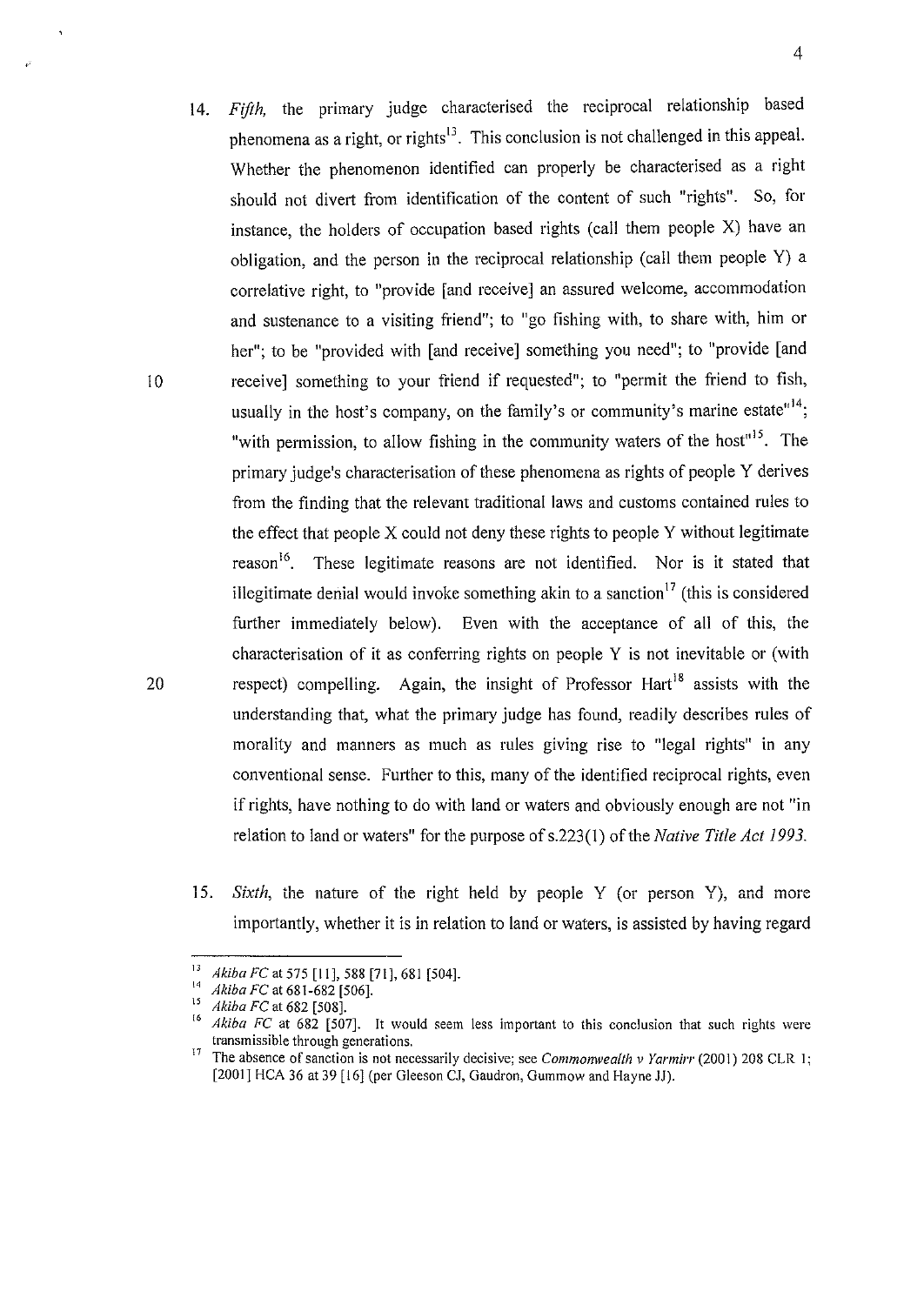to the consequence of denial of the putative right by people X (or person X). The evidence of the Appellant's experts at trial, Professor Scott, Professor Beckett and Mr Murphy, was that the consequence of such denial was, ultimately and terminally, the end of the "reciprocal relationship". This can be seen at *Akiba FC*  [189] in the recounting by the primary judge of Professor Scott's evidence:

"Reciprocity is a comprehensive logic for the give-and-take of social relationship. While reciprocity shapes social relationships in some avenues of life in all societies, in egalitarian hunting, fishing, gathering and horticultural societies, it is a dominant and pervasive principle informing relationships in I 0 general. Relationships are personal rather than impersonal, and equality, personal autonomy and decision-making by mutual consent are the legitimate standards of interaction. These normative ideals are not always fulfilled; and when they are breached, negative reciprocity may ensue, sometimes with destructive outcomes."<sup>19</sup>

- 16. This jargon of "negative reciprocity" is best expressed by the Appellant in his submissions; "to deny a partner in reciprocity without valid reasons was to effectively end the relationship<sup> $120$ </sup>.
- 17. The importance of this is to the characterisation of the rights of "reciprocal relationship based native title holder". If the consequence of denial of the right, 20 which derives from a relationship, is that the relationship ends, such "right" is barely a legal right, and, if it can be so understood, it cannot be in relation to land or waters. With respect, the characterisation by the Full Court is apposite<sup>21</sup>; "... [such rights] are held mediately through a personal relationship with a native title holder".
	- 18. *Seventh,* the native title rights of the "ancestral occupation native title holders" were determined to be<sup>22</sup>:
		- (a) the right to access and remain in and the use the native title areas; and

<sup>&</sup>lt;sup>18</sup> In particular that in part 2 of chapter VIII of *The Concept of Law*, "Moral and Legal Obligation", pp. 163-176.

<sup>&</sup>lt;sup>19</sup> No doubt the primary judge would wish it to be noted in this passage at *Akiba FC* [189] his Honour is

quoting Professor Scott.<br><sup>20</sup> Appellants Submission [16].<br><sup>21</sup> *Akiba FFC* at 305-306 [130].<br><sup>22</sup> Order 5 of Finn J dated 23 August 2010. Order 5(b) is subject to Orders 6 and 9. The second sentence of Order 5(b) was added by the Full Court; see *Akiba FFC* at 308 [145]. Order 5 responds to the requirement ofs.225(b) of the *Native Title Act 1993.*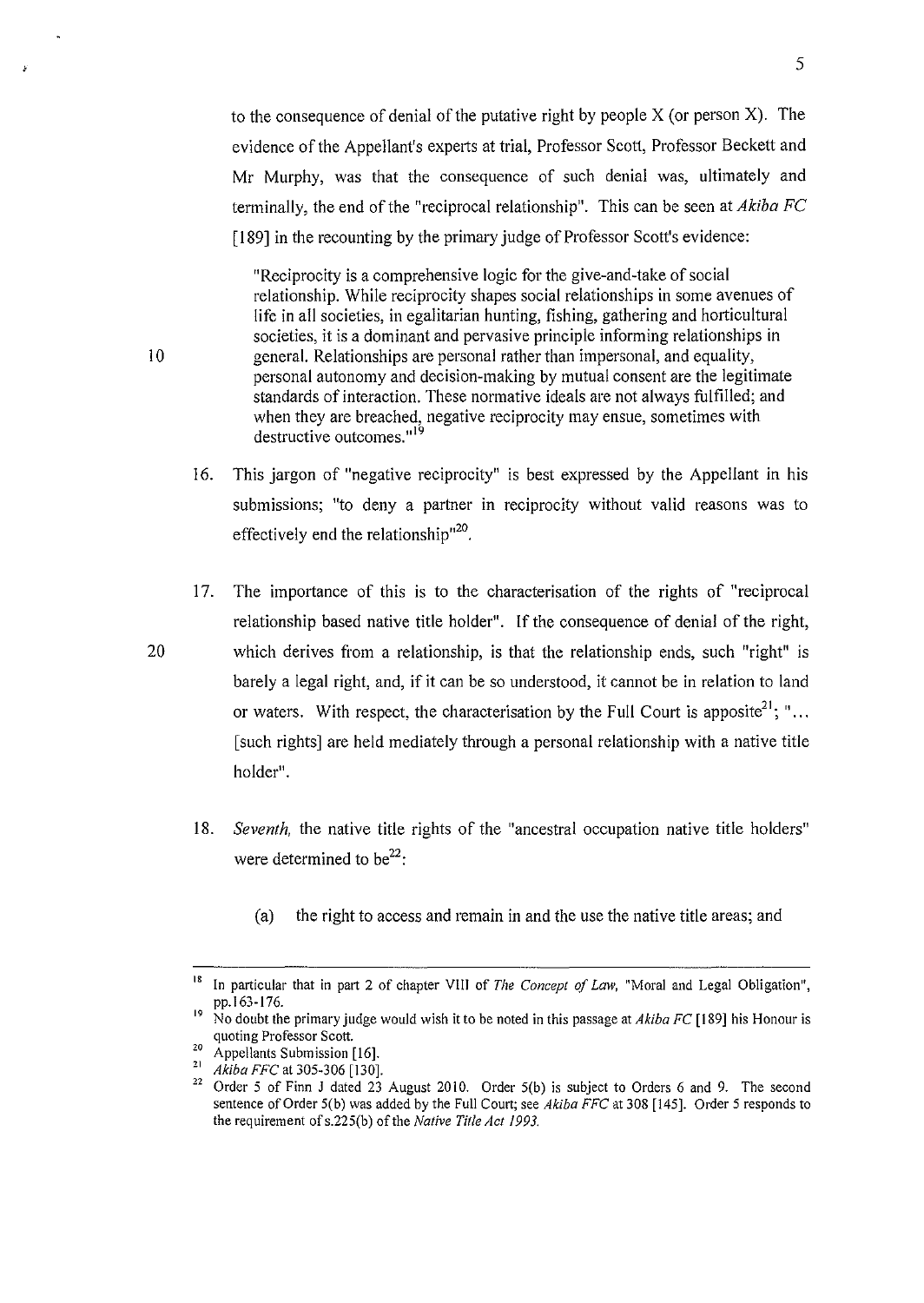- (b) ... the right to access resources and to take for any purpose resources in the native title area. This right does not, however, extend to taking fish and other aquatic life for sale or trade.
- 19. On this determination of native title rights of the "ancestral occupation native title holders", the contended for rights of the "reciprocal relationship based native title holders" must be understood as follows:
	- (a) With the consent of an "ancestral occupation native title holder" or with the consent of "ancestral occupation native title holders"<sup>23</sup>, the right to access and remain in and the use the native title areas; and
	- (b) With the consent of an "ancestral occupation native title holder" or with the consent of "ancestral occupation native title holders", the right to access resources and to take for any purpose resources in the native title area. This right does not, however, extend to taking fish and other aquatic life for sale or trade.
- 20. The requirement of consent makes it difficult (with respect) to conceptualise the phenomenon held by the "reciprocal relationship based group members" as any form of legal right. The equating of it to the rights of a licensee<sup>24</sup> can not be supported. Its closest analogy is to the hope of a person wanting to be an invitee. Even if this could be conceptualised as a legal right, the reasoning of the primary 20 judge<sup>25</sup>, and that of the Full Court in this respect<sup>26</sup> is, with respect, faultless.

<sup>&</sup>lt;sup>23</sup> This must mean the same thing as "subject ultimately to control by ancestral occupation based rights holders" as articulated by the claimants; see *Akiba FC* at point (e) of 679 [493], quoted herein at [7].<br><sup>24</sup> Appellant's Submission [44].<br><sup>25</sup> At *Akiba FC* 682 [508]:

<sup>...</sup> **the parties to such status-based relationships have what properly are to be described as rights and obligations that are recognised and are expected to be honoured or discharged under Islander laws and customs. They are not privileges, interests, etc. So to describe them confuses the benefit or burden imposed with the possible forms or manner in which the rights may in a given circumstance be satisfied or the obligations discharged.** ... [T]he rights in question are *not* rights in **relation to land or waters. They are rights in relation to persons. The corresponding obligations are likewise social and personal and can be quite intense in character. This emerges clearly in the**  Islander evidence, the predominant emphases being on helping, sharing, being hospitable. To **suggest that because, in a tebud relationship, the rights pro:vide a "passport" to the host, partner's island and, with permission, will allow fishing in the community waters of the host, simply divetts attention from the personal nature and the relationship-sustaining purpose of the rights themselves.**  I would add that merely because rights are to be satisfied in the host's island's areas does not mean **that the rights themselves are ones in relation to those areas. I do not accept "a relation to" land or waters conceptualisation of reciprocity based rights as such. Neither does it resonate in the** 

**Islanders' evidence.** <sup>26</sup>*Akiba FFC* at 305-306 [130]-[132].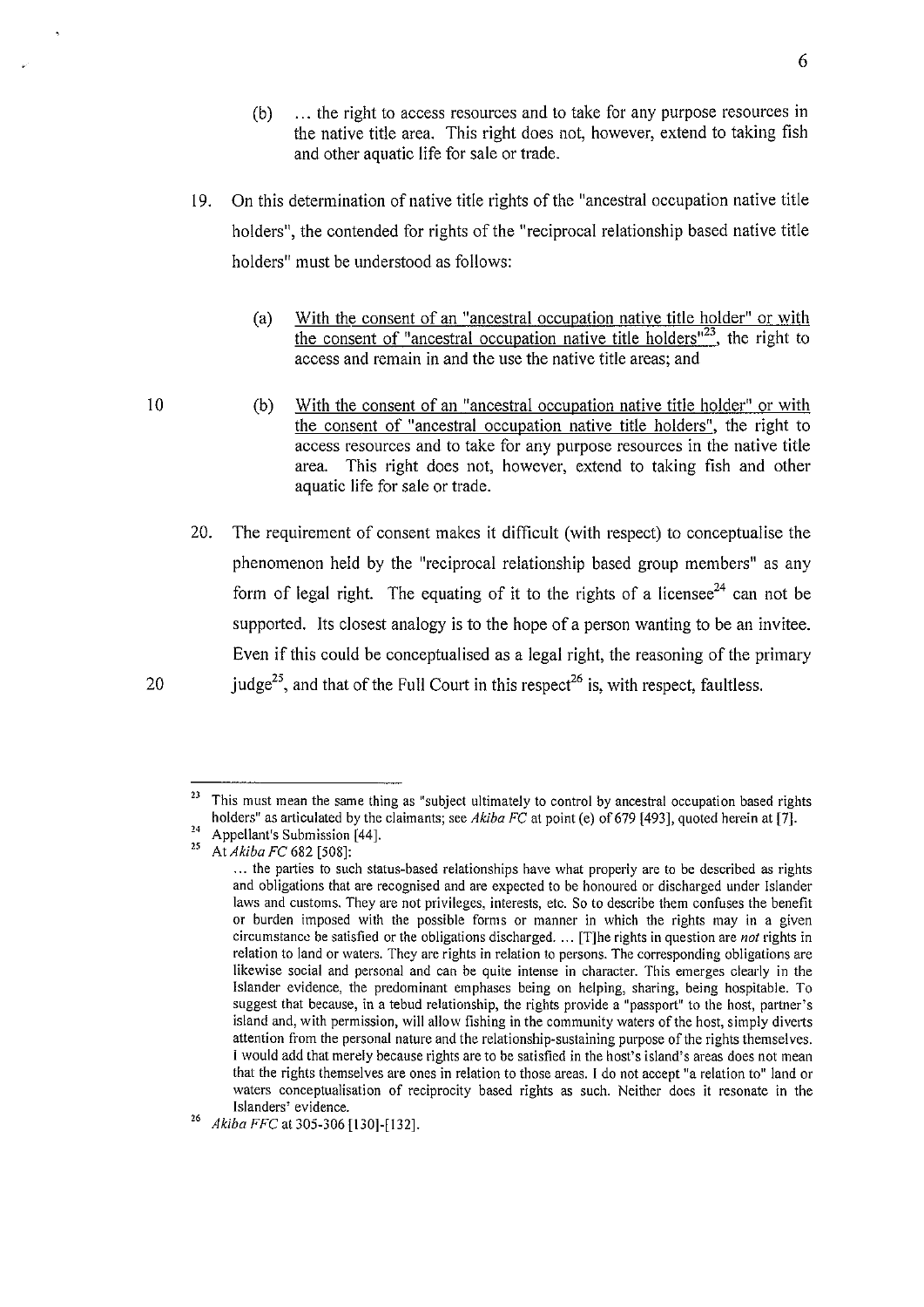21. The Appellant's central contention is in his submissions at [44]. There is (with respect) some vagary in the expression of the actual right asserted. What are "rights related physically to waters concerned" is difficult to fathom. Let it be assumed that it is, in fact, a right as follows: with consent of an ancestral occupation native title holder and accompanied by him/her, to go fishing in the claim area<sup>27</sup>. Whether this is a right in relation to land or waters (for the purpose of s.223(1)) can be tested having regard to the concession of the Appellant, in his submissions at [44]. There, it is accepted that the "right" of a "reciprocal relationship based native title holder" to be accommodated and fed while in the 10 determination area by a member or members of the "ancestral occupation native title group" is not a right in relation to land or waters. In making the concession, the Appellant accepts that rights are not "in relation to land or waters" simply because they occur on land or water in the determination area. The Appellant does not, however, articulate the distinction between the rights asserted to be in relation to water, and the conceded rights that are not in relation to land or water. This is because none logically exists.

#### **The "considerable difficulties" if this gronnd is upheld**

- 22. The primary judge noted, but did not need to elaborate upon, the "considerable difficulties" that would flow from a conclusion that reciprocity based rights 20 satisfied the requirements of ss.223(1) and 225 of the *Native Title Act 1993<sup>28</sup> .* 
	- 23. The difficulties are exemplified by the new Order 4(2) sought by the Appellant in this appeal<sup>29</sup>. Such an order, without substantial change to Order 5, would not accord with the unchallenged findings at trial. A "reciprocal relationship based native title holder" does not possess the rights expressed in Order 5, because no such rights can be exercised without the consent of the relevant "ancestral occupation native title group". The proposed Order 4(2) does not state what the native title rights of a "reciprocal relationship based native title holder" are. For several obvious reasons a Court would not make an order in terms of Order 4(2),

<sup>&</sup>lt;sup>27</sup> This reflects the right expressed by the primary judge at *Akiba FC* 681-682 [506] and 682 [508].<br><sup>28</sup> *Akiba FC* at 682 [510]. See also *Akiba FFC* at 306 [132].<br><sup>29</sup> Appellant's Submission [76(4)(c)].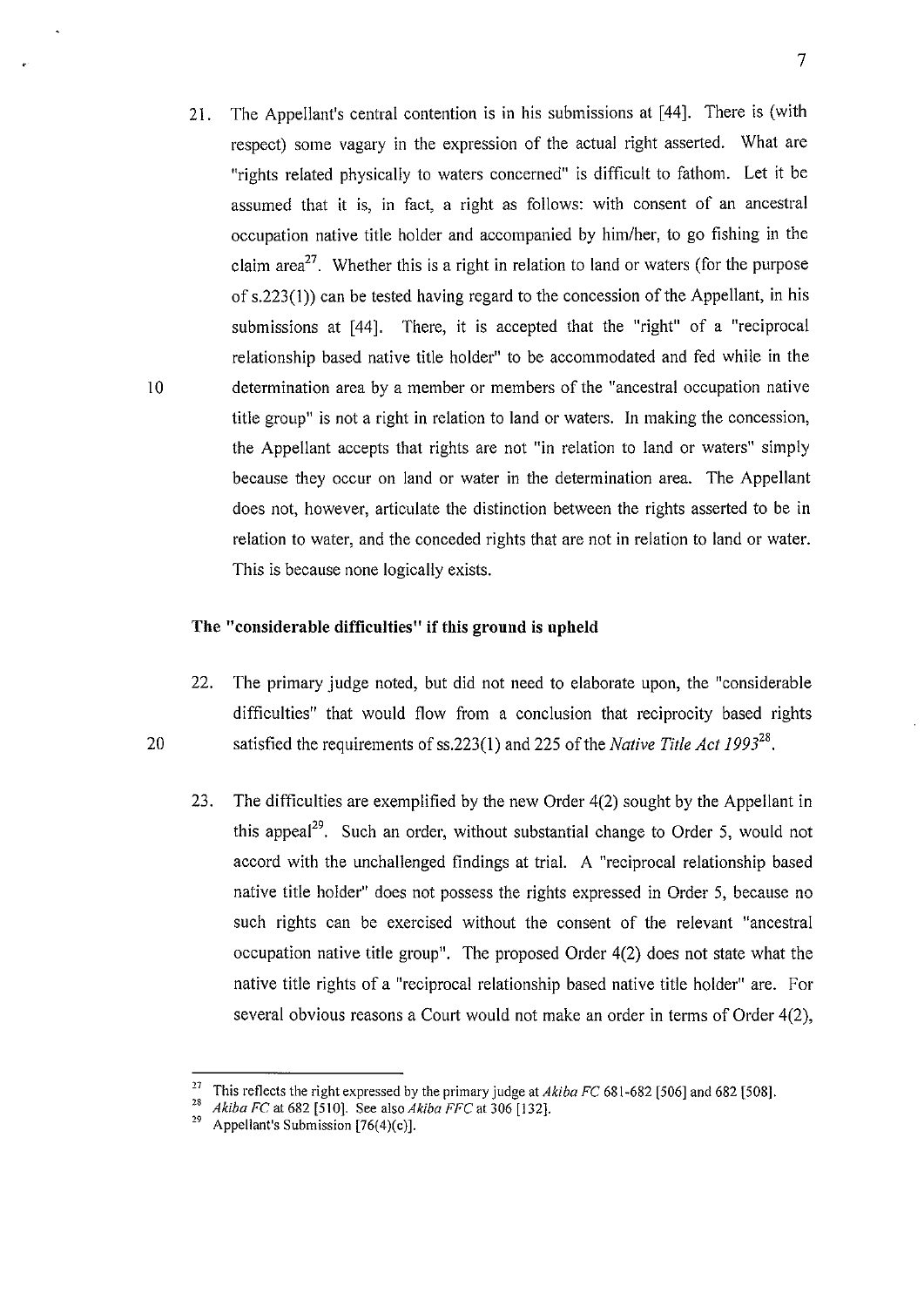not least of which is that without definition of what is a "reciprocal relationship" the order would be uncertain<sup>30</sup>.

- 24. These practical difficulties that would flow from a conclusion that reciprocity based rights satisfied the requirements of ss.223(1) and 225 of the *Native Title Act 1993* can be illustrated by reference to the Western Desert Cultural Bloc, an analogy to which the primary judge in this matter was alive<sup>31</sup>. The Western Desert Cultural Bloc is a construct considered in a number of decisions; *inter alia, De Rose v South Australia32,* involving a claim over a small area in South Australia; *Harrington-Smith on behalf of the Wongatha People v Western*  10 *Australia* (No  $9^{33}$  where the same construct was considered in an area
	- commencing to the west of Kalgoorlie in Westem Australia and extending east, and *Jango v Northern Territory of Australia34* involving the I 04 square kilometres of the town of Yulara in the Northern Territory.
- 25. Without going to the detail of these claims, it might readily be assumed, having regard to the various descriptions in these decisions of the claimed native title rights, that people who associate or define as members of groups within the Western Desert Cultural Bloc would assert "reciprocal relationship based native title rights" over the entire area of the Western Desert Cultural Bloc or large parts of it<sup>35</sup>. So, for instance, O'Loughlin J in *De Rose v South Australia*<sup>36</sup> offered the 20 following description by reference to the claimants pleading:

"Claimants and the claimed land and water are a part of a regional network of classical and contemporary relationships shared with other Aboriginal people and land within what is known in anthropological writings as the 'Western Desert bloc' of Australian Aboriginal culture."

<sup>&</sup>lt;sup>30</sup> As to which, see *Western Australia v Ward* (2002) 213 CLR 1; [2002] HCA 28 at 84 [58] (Gleeson CJ, Gaudron, Gummow and Hayne JJ).

<sup>&</sup>lt;sup>31</sup> Akiba FC at 608-609 [165]-[166].<br><sup>32</sup> De Rose v South Australia [2002] FCA 1342.<br><sup>32</sup> Harrington-Smith on behalf of the Wongatha People v Western Australia (No 9) (2007) 238 ALR 1;<br><sup>33</sup> Harrington-Smith on behalf of

<sup>&</sup>lt;sup>34</sup> Jango v Northern Territory of Australia (2006) 152 FCR 150; [2006] FCA 318.<br><sup>35</sup> Of course, other than areas where they possess the equivalent of the "ancestral occupation native title rights", where their interest i

**rights", where their interest is direct and not reciprocally based.** <sup>36</sup>*De Rose v South Australia* (2002] FCA 1342 at (33].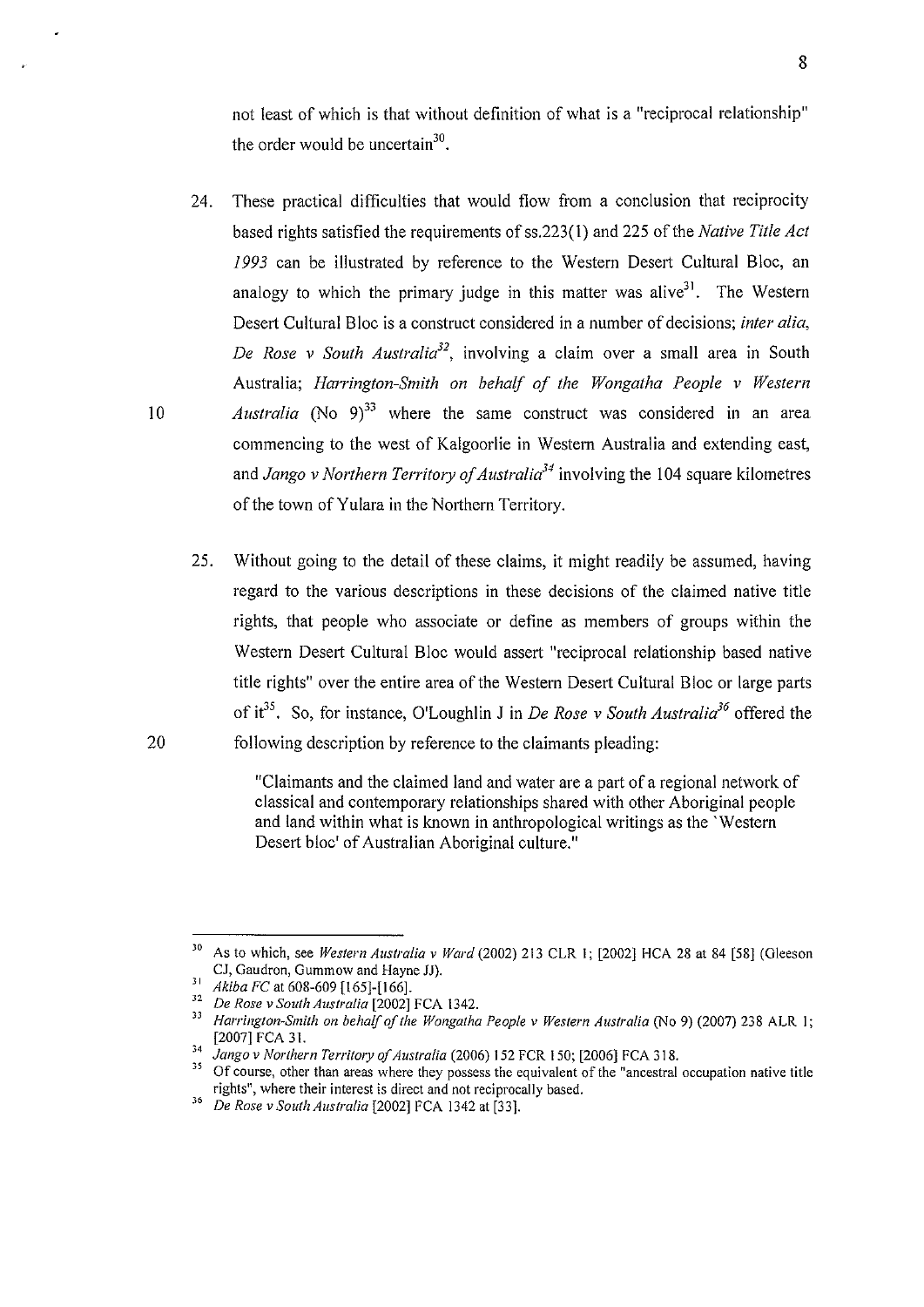- 26. In *Jango v Northern Territory of Australia<sup>37</sup>*, Sackville J did likewise:
	- "(3) The people of the Western Desert are a set of overlapping networks of kin the members of which, in most cases live in the Western Desert, and most of whose antecedents lived in the Western Desert.
	- ( 4) Sub-regions of the Western Desert correspond to social, cultural and linguistic variations, including variations in the way that the relationships of people to land and waters are reckoned and recognised. The eastern Western Desert is one such sub-region. The people of the sub-regions are not readily separable from the people of their neighbouring sub-regions. They interact, intermarry and share most cultural features."
- 27. In *Harrington-Smith on behalf of the Wongatha People v Western Australia*  (No  $9)^{38}$  among the varieties of constructions of the Western Desert Cultural Bloc, Lindgren J re-produced the following map depicting one view of its extent<sup>39</sup>:



<sup>&</sup>lt;sup>37</sup> Jango v Northern Territory of Australia (2006) 152 FCR 150; [2006] FCA 318 at 191 [171].<br><sup>38</sup> *Harrington-Smith on behalf of the Wongatha People v Western Australia* (No 9) (2007) 238 ALR 1;<br>[2007] FCA 31.

<sup>[2007]</sup> FCA 31. 39 *Harrington-Smith on behalf of the Wongatha People v Western Australia* (No 9) (2007) 238 ALR I; [2007] FCA 31 at [692] (these paragraphs were not reproduced in the ALR report).